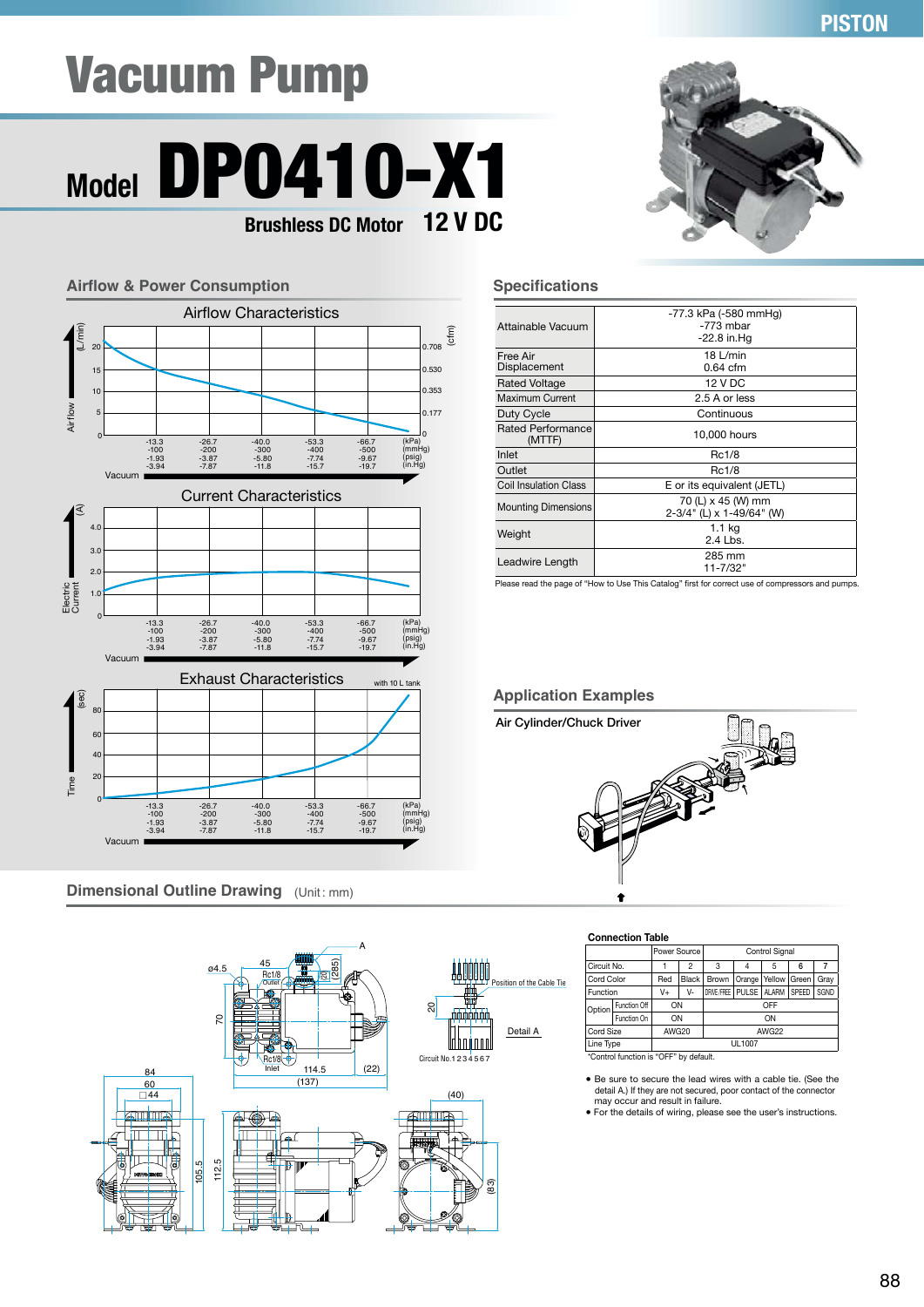## **PISTON**

# Vacuum Pump

## **Model** DP0410-Y1 **24 V DC Brushless DC Motor**



## **Dimensional Outline Drawing** (Unit: mm)





#### **Specifications**

| Attainable Vacuum            | -77.3 kPa (-580 mmHq)<br>$-773$ mbar<br>$-22.8$ in Hq |
|------------------------------|-------------------------------------------------------|
| Free Air<br>Displacement     | $18$ L/min<br>$0.64$ cfm                              |
| <b>Rated Voltage</b>         | 24 V DC                                               |
| Maximum Current              | 1.5 A or less                                         |
| Duty Cycle                   | Continuous                                            |
| Rated Performance<br>(MTTF)  | 10,000 hours                                          |
| Inlet                        | Rc1/8                                                 |
| Outlet                       | Rc1/8                                                 |
| <b>Coil Insulation Class</b> | E or its equivalent (JETL)                            |
| <b>Mounting Dimensions</b>   | 70 (L) x 45 (W) mm<br>2-3/4" (L) x 1-49/64" (W)       |
| Weight                       | 1.1 kg<br>$2.43$ Lbs.                                 |
| Leadwire Length              | 285 mm<br>$11 - 7/32"$                                |

Thease read the page of "How to Use This Catalog" first for correct use of compressors and pumps.

### **Application Examples**



#### **Connection Table**

|             |                             | Power Source                                             |        | <b>Control Signal</b>       |   |    |       |      |  |
|-------------|-----------------------------|----------------------------------------------------------|--------|-----------------------------|---|----|-------|------|--|
| Circuit No. |                             |                                                          | 2      | 3                           | 4 | 5  | 6     |      |  |
| Cord Color  |                             | Red<br>Black<br>Yellow   Green<br><b>Brown</b><br>Orange |        | Gray                        |   |    |       |      |  |
| Function    |                             | V+                                                       | V-     | DRIVE /FREE   PULSE   ALARM |   |    | SPEED | SGND |  |
| Option      | Function Off                | ON                                                       |        | OFF                         |   |    |       |      |  |
|             | Function On                 | ON                                                       |        |                             |   | ON |       |      |  |
|             | AWG20<br>Cord Size<br>AWG22 |                                                          |        |                             |   |    |       |      |  |
| Line Type   |                             |                                                          | UL1007 |                             |   |    |       |      |  |
|             |                             | *Control function is "OFF" by default.                   |        |                             |   |    |       |      |  |

Be sure to secure the lead wires with a cable tie. (See the detail A.) If they are not secured, poor contact of the connector<br>may occur and result in failure.<br>• For the details of wiring, please see the user's instructions.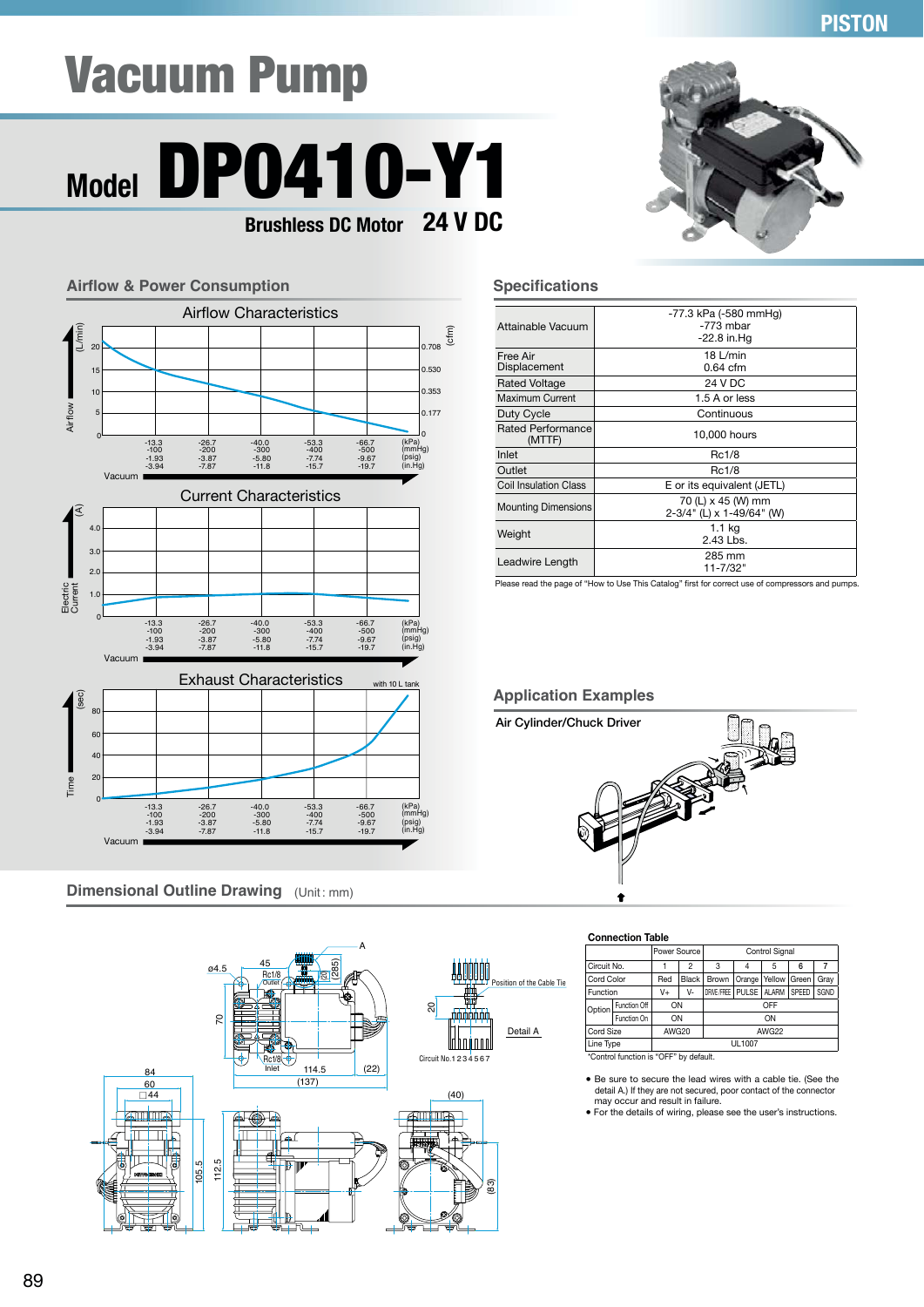## Compressor





**Dimensional Outline Drawing** (Unit: mm)



**PISTON**

#### **Specifications**

| Free Air<br>Displacement           | $18$ L/min<br>$0.64$ cfm                                                                     |
|------------------------------------|----------------------------------------------------------------------------------------------|
| <b>Rated Voltage</b>               | <b>12 V DC</b>                                                                               |
| Maximum Pressure                   | 180 kPa (1.8 kgf/cm <sup>2</sup> )<br>1.8 bar<br>$25.6$ psig                                 |
| Maximum Current                    | 5.0 A                                                                                        |
| Duty Cycle                         | Continuous                                                                                   |
| <b>Working Pressure</b><br>Range   | 0 to 180 kPa<br>$(0 \text{ to } 1.8 \text{ kgf/cm}^2)$<br>$0$ to 1.8 bar<br>0 to $25.6$ psig |
| <b>Rated Performance</b><br>(MTTF) | 10,000 hours                                                                                 |
| Inlet                              | <b>ISO RC 1/8</b>                                                                            |
| Outlet                             | <b>ISO RC 1/8</b>                                                                            |
| <b>Coil Insulation Class</b>       | E or its equivalent (JETL)                                                                   |
| <b>Mounting Dimensions</b>         | 70 (L) x 45 (W) mm<br>2-3/4" (L) x 1-49/64" (W)                                              |
| Weight                             | 1.1 kg<br>$2.4$ Lbs.                                                                         |
| Leadwire Length                    | 285 mm<br>11-7/32"                                                                           |

Please read the page of "How to Use This Catalog" first for correct use of compressors and pumps.

#### **Application Examples**





#### **Connection Table**

|             |                                    | Power Source                           |              | <b>Control Signal</b> |                                               |                |  |      |
|-------------|------------------------------------|----------------------------------------|--------------|-----------------------|-----------------------------------------------|----------------|--|------|
| Circuit No. | 3<br>$\overline{c}$<br>5<br>6<br>4 |                                        |              |                       |                                               |                |  |      |
| Cord Color  |                                    | Red                                    | <b>Black</b> | <b>Brown</b>          | Orange                                        | Yellow   Green |  | Gray |
| Function    |                                    | V+                                     | V-           | DRIVE /FREE           | <b>PULSE</b><br><b>ALARM</b><br>SPEED<br>SGND |                |  |      |
| Option      | Function Off                       | ON                                     |              | OFF                   |                                               |                |  |      |
|             | Function On                        | ON                                     |              |                       |                                               | ON             |  |      |
| Cord Size   |                                    | AWG20                                  |              | AWG22                 |                                               |                |  |      |
| Line Type   |                                    |                                        |              | UL1007                |                                               |                |  |      |
|             |                                    | *Control function is "OFF" by default. |              |                       |                                               |                |  |      |

• Be sure to secure the lead wires with a cable tie. (See the detail A.) If they are not secured, poor contact of the connector<br>may occur and result in failure.<br>• For the details of wiring, please see the user's instructions.